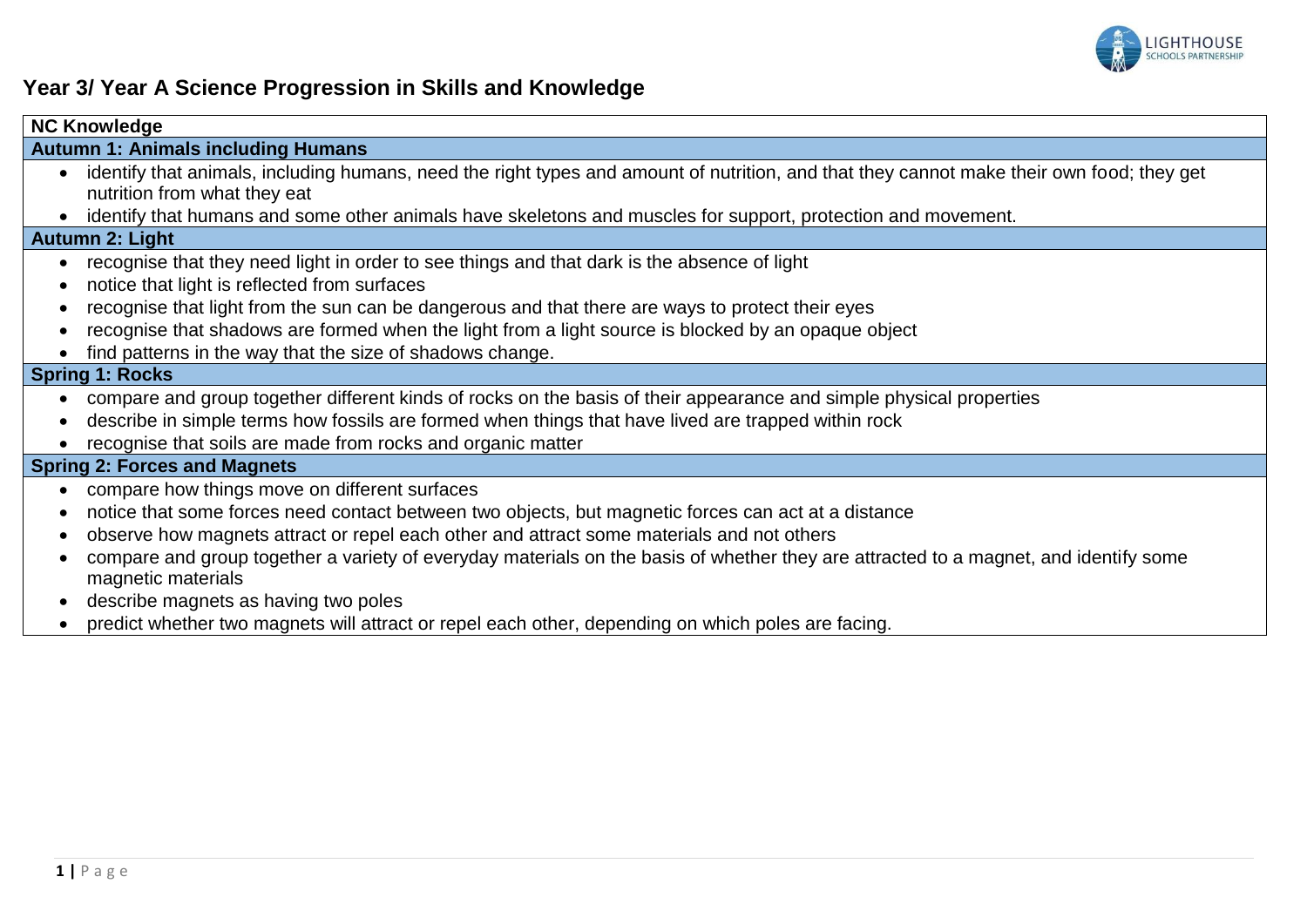

## **NC Knowledge**

**Summer 1 and 2: Plants**

- identify and describe the functions of different parts of flowering plants: roots, stem/trunk, leaves and flowers
- explore the requirements of plants for life and growth (air, light, water, nutrients from soil, and room to grow) and how they vary from plant to plant
- investigate the way in which water is transported within plants
- explore the part that flowers play in the life cycle of flowering plants, including pollination, seed formation and seed dispersal

## **Y3/4 Working Scientifically to run throughout all units of learning:**

- asking relevant questions and using different types of scientific enquiries to answer them
- setting up simple practical enquiries, comparative and fair tests
- making systematic and careful observations and, where appropriate, taking accurate measurements using standard units, using a range of equipment, including thermometers and data loggers
- gathering, recording, classifying and presenting data in a variety of ways to help in answering questions